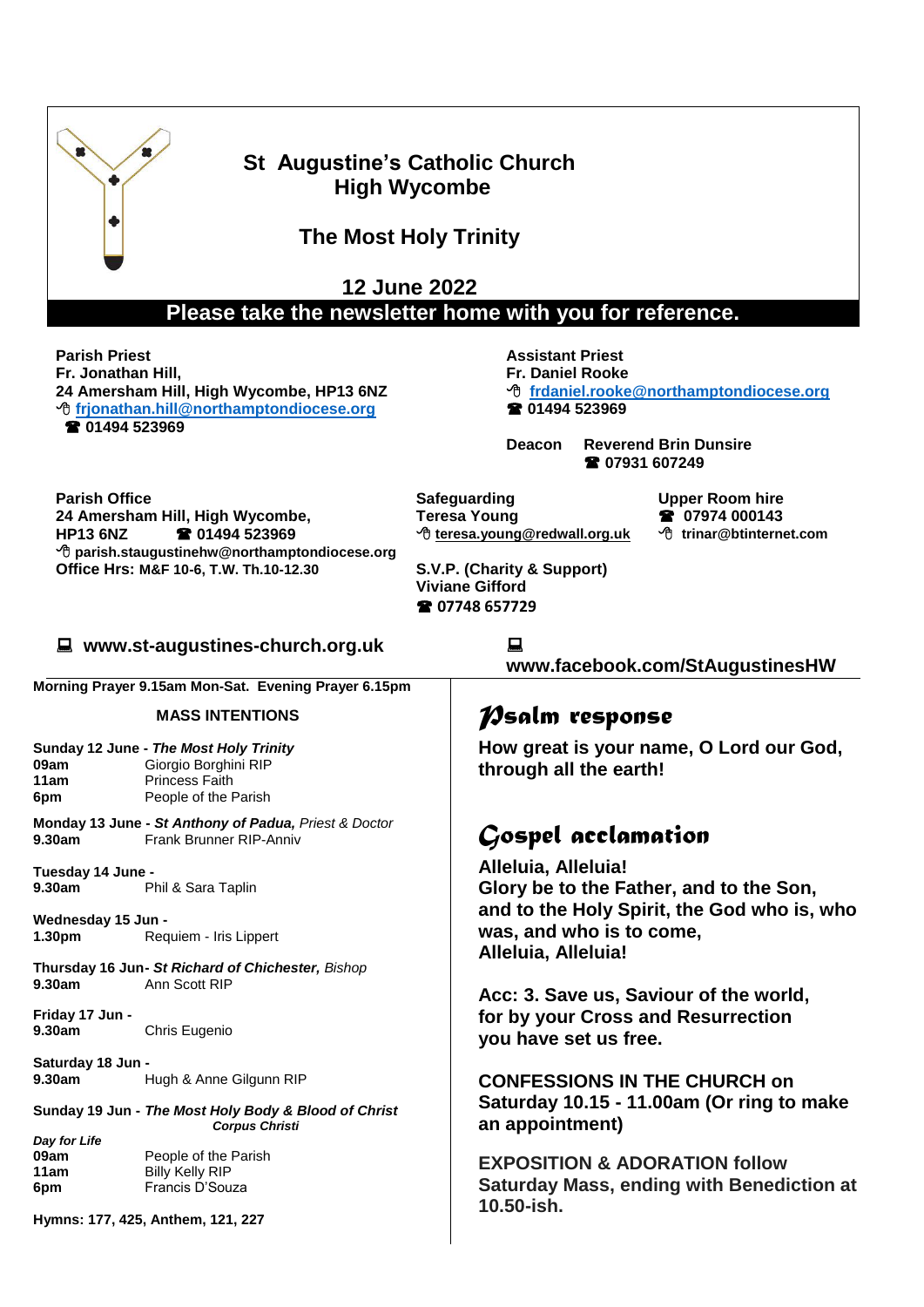#### **LAST SUNDAY'S COLLECTION: £685.59 +Standing Orders of £696**

#### **RETIRING COLLECTION NEXT SUNDAY: For 'DAY FOR LIFE'**

**REPOSITORY:** Open on Sunday's after 11am Mass for any First Communion gifts or other items.

**SICK & HOME VISITS:** If you know of anyone who is ill or housebound please let Fr. Jonathan, Fr. Daniel or Viviane Gifford (07748 657729) know, so we can arrange for a visit and to receive Holy Communion if they wish.

**WE WELCOME** Jane Cruz who will be Baptised here later today.



## **JUNE - MONTH OF THE SACRED**

**HEART:** Let us pray to the Sacred Heart of Jesus *Heart of my Redeemer answer for me Heart of my Father govern me Heart of my Judge pardon me Heart of my Advocate plead for me Heart of my Master teach me Heart of my Pastor guard me Heart of my faithful Friend rest in me Heart wounded for my love receive me Sacred Heart of Jesus, dying on the Cross save me.*

**RIGHT TO LIFE: 12th** - "We pray for all women going through unexpected pregnancies, that they would experience peace and support in this circumstance, and recognise the many blessings that motherhood brings. Lord hear us"

#### **CHILDREN'S LITURGY** –

plans to restart in **September 2022** are in progress. It will be open to children from **ages 3 up to their First Holy Communion during Sunday 11am mass.** We are looking for parents or others to join the group to help. We aim for a



**ratio of 1 adult to 3 children under the age of 5 years. This means that a group of 15 children would need 5 helpers.** We are therefore making an appeal for volunteers now so that we can be ready to start in September. **Leaders and helpers will be required to** 

**apply for a DBS for the protection of the children as it is a Safeguarding requirement which we take very seriously.** We would like to get your DBS cleared and ready before September. If you are a parent whose children may join Children's Liturgy please think about volunteering. Anyone else is very welcome. Without you we will not be able to run Children's Liturgy so we are hopefully anticipating a favourable response. Please email Noreen Hanbury: **[nohanbury@hotmail.co.uk](mailto:nohanbury@hotmail.co.uk)** for more information. Thanking you in advance Children's Liturgy Team.

**REGISTRATION FORMS** for new parishioners are on the notice board in the porch.

# **TEA AND COFFEE in the Upper**

**Room** after the **11am Mass.** All are welcome, but please do not block anyone in, in the Car Park. All proceeds will go towards **SVP**



**ROSARY ON MONDAYS:** after 9.30 Mass followed by Tea & Coffee in the Upper Room. Please do not block anyone in, in the Car Park.

#### **The SVP (Society of St. Vincent de Paul) Wednesday Friendship Group.**



at: St. Augustine's Church, in the Upper Room after 9.30am Mass, till about 12.30pm all most welcome to come and chat and make friends, play games. – If you know anyone who would like to join, please spread the word

#### **ONLINE ROSARY**

All welcome. Thursday evenings 7.45 - 9pm via Zoom. Please feel free to join in on a flexible basis. For joining details, contact Deacon Brin on 07931



607249 or email [brin.dunsire@gmail.com](mailto:brin.dunsire@gmail.com)

**CHURCH CLEANING ROTA (in the Porch)** 18/06/22 Valentina & Catherine 22/06/22 Maria, Noreen & Liz

**CHURCH FLOWERS:** Many thanks to the small team of flower arrangers. We could do with some more volunteers please, so if anyone is willing to do this from time to time. Please let Fr. Jonathan know.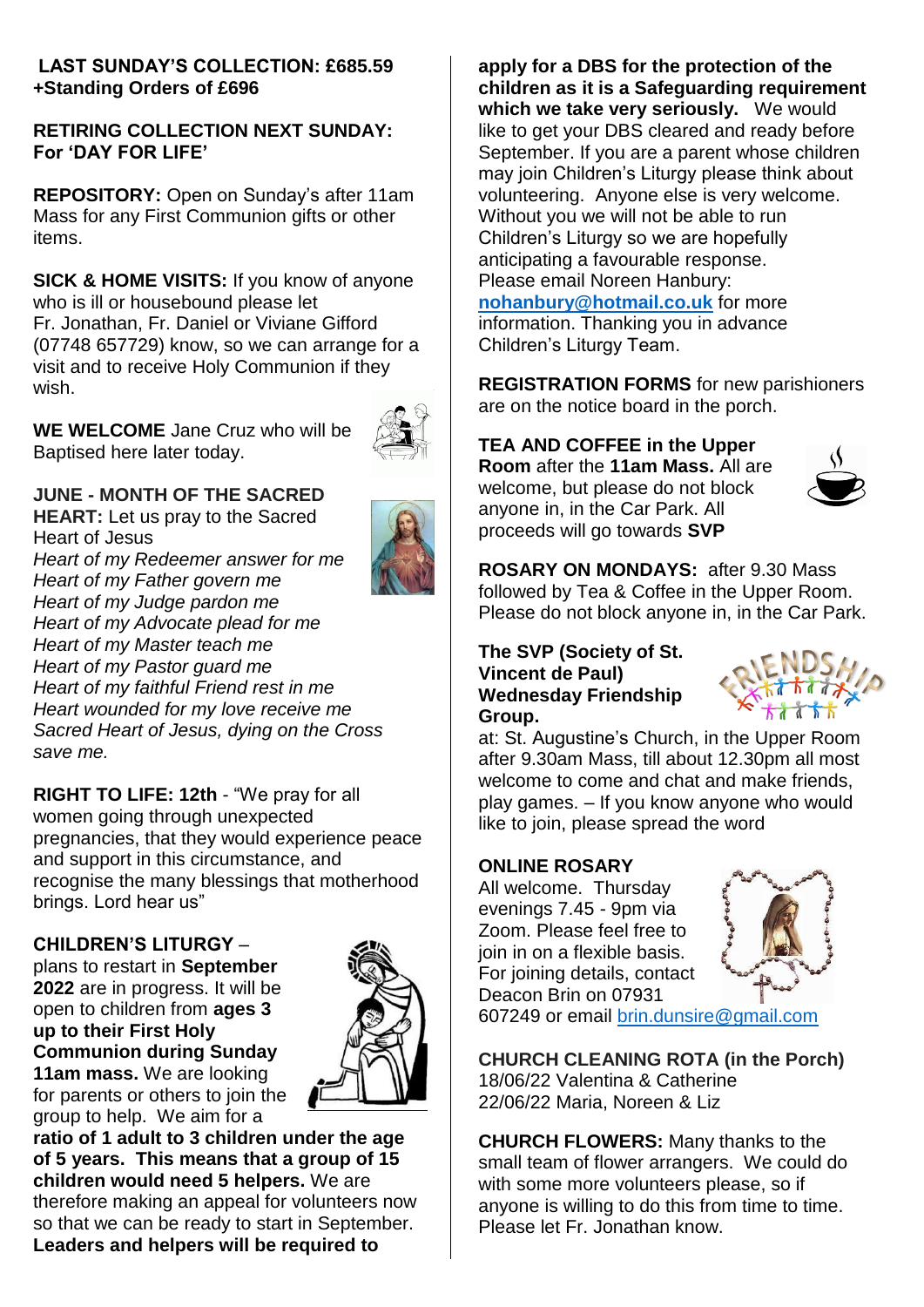**THE ONE CAN COLLECTION BOX** In the Porch. Please bring your contributions as per list of requirements on the tables:

**MARRIAGE CARE** is a Catholic charity which supports marriage through relationship counselling and marriage preparation. We are currently looking to recruit volunteers, couples or individuals, to facilitate our marriage preparation courses for couples getting married in the Catholic Church. Full training and continuing support are provided. Our presenters' usually present courses on a Saturday two or three times in a year. If you think you could help to support marriage in this way, please contact Sue Cooper at:

*[sue.cooper@marriagecare.org](mailto:sue.cooper@marriagecare.org)* or

07939495774. For further information about Marriage Care visit *[www.marriagecare.org.uk](http://www.marriagecare.org.uk/)*



**FIRST HOLY COMMUNION:** The First Communion Masses this year will take place on **Saturday 18 June and Saturday 25 June. The time for these Masses will be 3.00pm**

**ROSARY GROUP**: You are invited to a beautiful evening of litany, readings and Rosary, with music to praise and worship the Lord, on

**ROSARY EVENING** autiful evening of pra<br>litanies, readings and

**Wednesday 29th June, here at St. Augustine's, at 7.30pm**. Everyone is welcome. Bring your family and friends.

#### **JOINT PASTORAL QUIZ IN AID OF CAFOD: Friday 1 st July, 7.30pm:** at **St Teresa's Parish Centre in Beaconsfield**. **Price £10 each** to include a



fish supper or vegetarian option. Tickets can be purchased in advance or after Mass from **5th June.** Maximum of 8 per team but don't worry teams can be made up on the evening if you are a smaller group. Beer and wine will be on sale and there will be a raffle. We welcome donations of unwanted Christmas presents etc. as raffle prizes please contact **Sheila Ashmore - 07703358102** for any tickets or donations. It promises to be a great evening and we hope parishioners from St Teresa's, St Dunstan's and St Augustine's will be there as well as those from other parishes in the Deanery.'

## **DIVINE ADORATION:**

You are invited to another beautiful evening of Eucharistic Adoration, including praise and worship and prayer ministry, here at **St.** 



**Augustine's, on Saturday 9th July, at 7pm.** A date for your diary. Everyone is welcome. Please invite your friends and family.

#### **ESCORTED PILGRIMAGE TO KNOCK SHRINE**, **Ireland, 25 July 2022**.

£699.00 per person sharing. Price includes flight from Luton or Stansted with 10kg hand luggage, all transfers, 4 nights' in Knock House Hotel with full board. All entertainment and excursions included. Day trips to Westport, Ballintubber Abbey, Croagh Patrick, Fr. Peyton Centre & National Museum. Single supplement £100.00. Contact Patricia on 01268 762 278 or 07740 175557 or email

#### **[knockpilgrimages@gmail.com](mailto:patricia@gotrouvaille.com)**.

Knock Pilgrimages is fully protected by ATOL T7613.

#### **LIGHTHOUSE CHILDREN'S HOLIDAY CLUB: for primary school-aged children.**

You can now register your child for a place in Lighthouse:**[https://lighthousecentral.org/for](https://lighthousecentral.org/forms/child-registration) [ms/child-registration](https://lighthousecentral.org/forms/child-registration)**

#### **From 25 - 29 July 2022**

Lighthouse Cressex at Cressex School, Lighthouse High Wycombe at Highcrest Academy, Tottteridge, Lighthouse Hazlemere at Sir William Ramsay School, Hazlemere.

#### **From 22 - 26 August 2022**

Lighthouse Loudwater at Loudwater Combined School.

*Of your mercy…..*Please pray for the repose of the soul of Iris Lippert. Her funeral will be here on **Wednesday 15 June at 1.30pm**